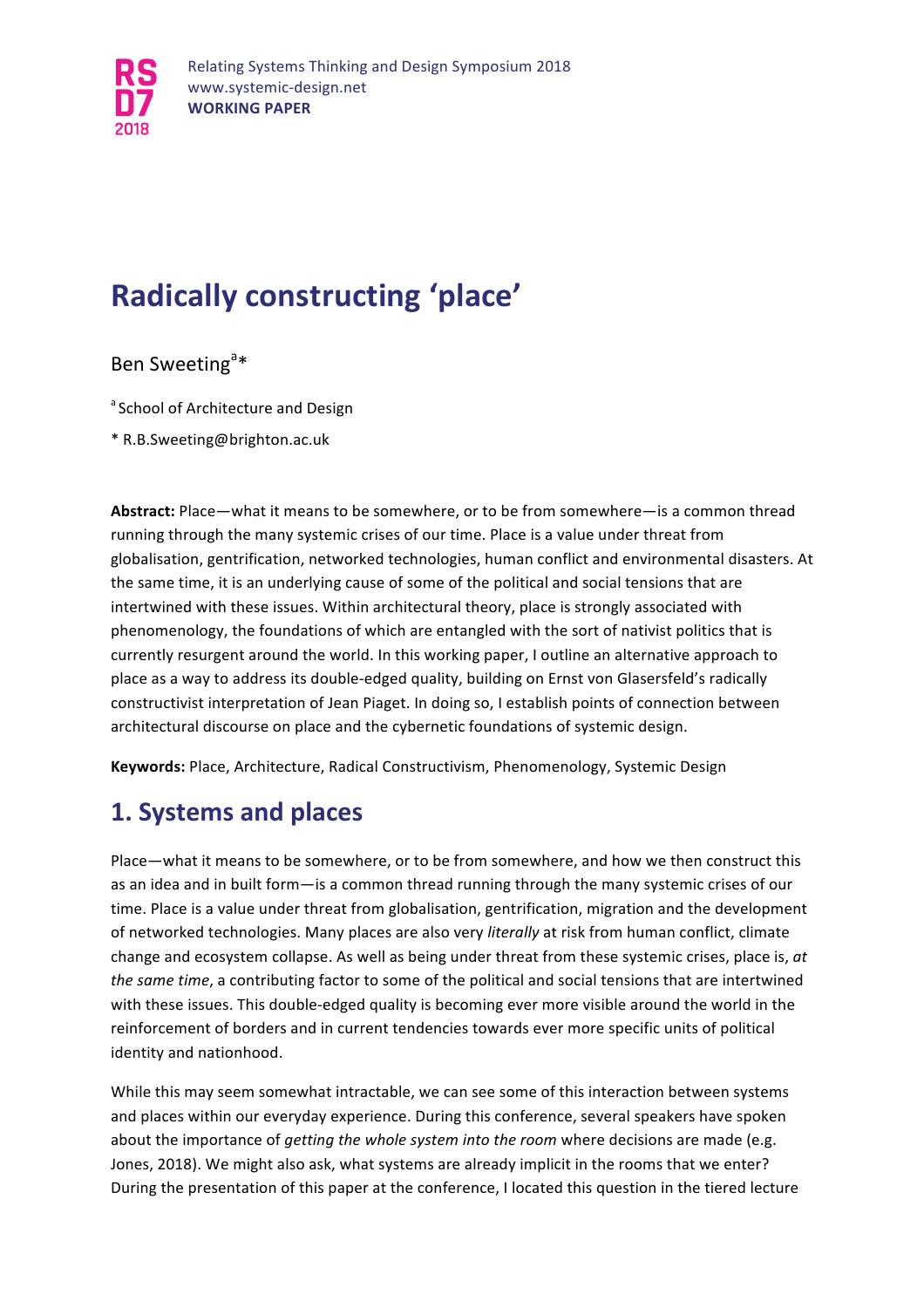

theatre in which I was speaking. As Gregory Bateson (1972/2000, pp. 493-494) has pointed out, spaces such as this encourage a unilateral relation between speaker and audience, with the former standing to deliver a monologue to a mostly passive audience who sit and listen. This reinforces the epistemological error that we are separate from each other, in turn perpetuating the idea that we are separate from our environment, which Bateson goes on to identify as being at the root of the ecological crisis. That is, the way we place ourselves—and each other—in the world through the design and use of space has much wider systemic ramifications.

It is clear that place should be an important consideration within systemic design, and indeed it has been an emerging theme in RSD conferences and related publications (Ellefsen, 2017; Ruttonsha, 2016, 2018; Sweeting, 2018). Integrating a consideration of place within systemic approaches is, however, far from straightforward. The strengths of systems theory and cybernetics come at the cost of abstraction. Ross Ashby, for instance, stressed that "systems theory must become based on methods of simplification" and that "the systems theorist of the future...must be an expert in how to simplify" (Ashby, 1964/2001, p. 594, italics original). Similarly, Ashby's influential introduction to cybernetics characterised it as the study of "all possible machines", focusing on general principles and downplaying material embodiment (Ashby, 1956, pp. 1-2). This abstraction is part of what gives systemic approaches their tremendous reach and transdisciplinary potential, but in so doing it distances them from specific situations and material conditions. One way in which to counter this is by integrating more situated methods, as has been prominent within this conference series and the development of systemic design (e.g. Aguirre & Paulsen, 2014; Perera, 2018; Sevaldson, 2017). An alternative approach, and the one I pursue here, is to look to how place is understood in architectural theory and to develop connections between this architectural discourse and the foundations of systemic design.

# **2. Place in architectural phenomenology**

In architectural theory, place is strongly associated with phenomenology, and especially Martin Heidegger's later philosophy, through figures such as Christian Norberg-Schulz (1971, 1980, 1986), Karsten Harries (1997), and Kenneth Frampton (1974, 1983) amongst others. Although it is possible to draw aspects of phenomenology into systemic and cybernetic approaches to architecture and design in various ways (e.g. Jelić, 2015; Ruttonsha, 2018), there is little common ground between architectural phenomenology's concern for place and the areas of architecture where systemic approaches have been most influential. Indeed, the prominent examples of Melvin Webber (coauthor with Horst Rittel of the seminal paper on 'wicked problems' (Rittel & Webber, 1973)) and Cedric Price (who collaborated extensively with cybernetician Gordon Pask (Sweeting, 2016b)) are amongst those cited by architectural historian Christian Norberg-Schulz (1986, p. 27, including footnote 7) as disregarding the importance of place.

While phenomenological approaches remain influential, they have been in retreat within architectural theory in recent decades. This has followed significant criticisms (e.g. Leach, 1998, 2005):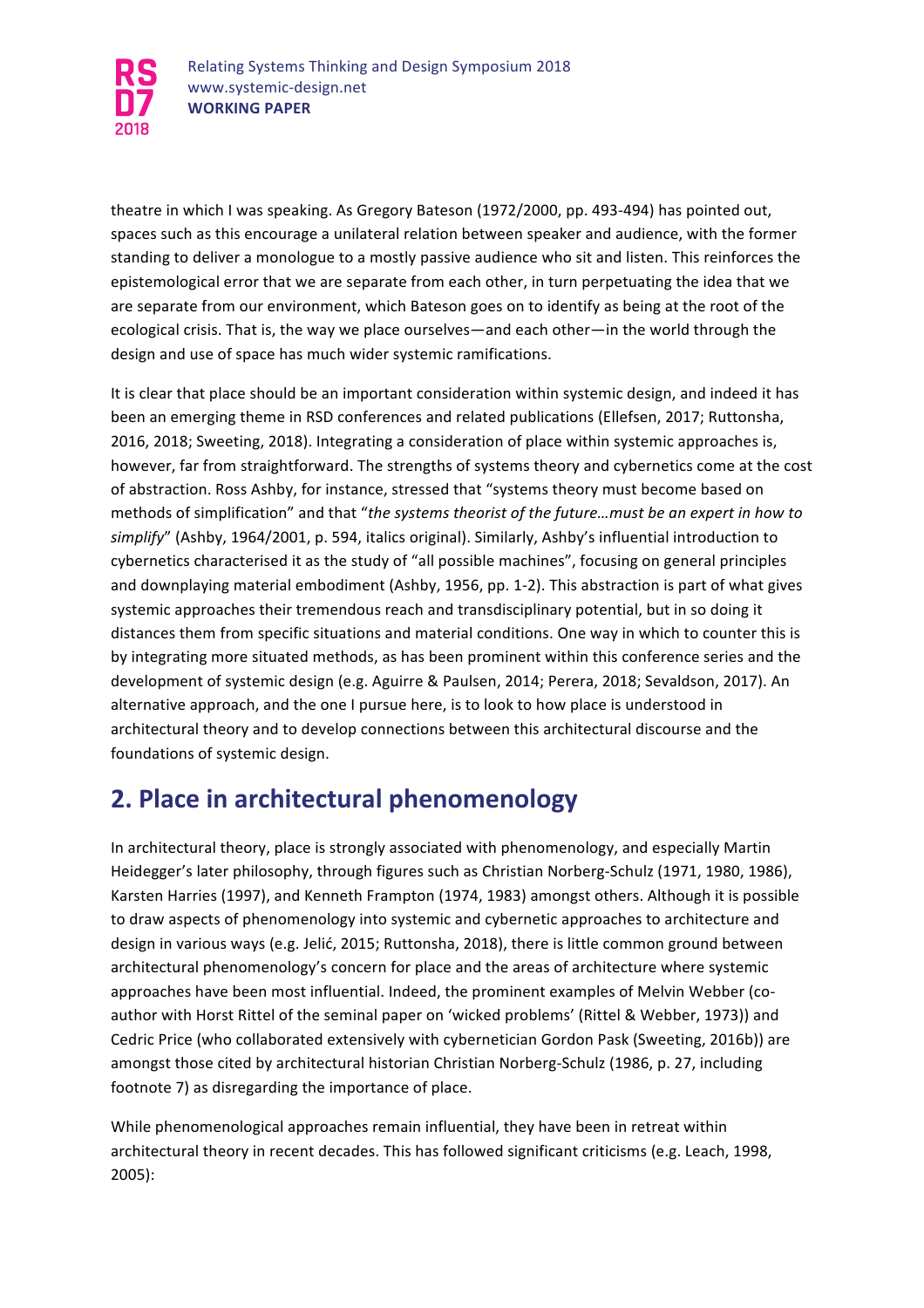

- Firstly, architectural phenomenology is entangled with the nativism that Leach (1998) has characterised as the "dark side" of Heidegger's thinking. This is manifest in the idea that some ways of dwelling are less authentic than others because they are less rooted in place. See for instance Leach's (2005) critique of the all too sharp contrast that Harries (1997) constructs between mobile homes and traditional farmsteads.
- Secondly, the regionalist approach that phenomenology helped to motivate has itself been recognised as a product of the homogenising global capitalism it sought to counter (Jameson, 1997).
- Thirdly, phenomenological accounts of place have tended to downplay the spatial significance of social, political and economic factors, which are some of the most important aspects of what is at stake when we discuss place today.

Thus, while architectural phenomenology may have much to contribute, it is bound up with some of the issues that, from a systemic perspective, are in need of being addressed. We might therefore look elsewhere to inform our approach to place (see e.g. Cumberlidge & Musgrave, 2007; Gehl, 2010; Jacobs, 1961; Ruttonsha, 2018). Yet, the aspects of architectural phenomenology that make it problematic also offer an opportunity for critical reflection, and this is my purpose in continuing to focus on it here.

The work of Norberg-Schulz, in particular, offers a point of departure from which to integrate issues of place within systemic design. The phenomenological framing that Norberg-Schulz gives to his work is not what it first appears. Although he is perhaps best known for introducing Heidegger into architectural theory, Norberg-Schulz's use of Heidegger tends to be illustrative, with his arguments supported by quotations from Heidegger but not dependent on them. As Jorge Otero-Pailos (2010, p. 176) has put it, "Norberg-Schulz used Heidegger as a theoretical mask to add philosophical credibility" to his primarily visual argument. Norberg-Schulz draws on an eclectic range of other references, including systems theorist Talcott Parsons and psychologist and epistemologist Jean Piaget. This is usually presented as a weakness of Norberg-Schulz's work compared to more philosophically sophisticated writers such as Harries, in that the ad hoc character of Norberg-Schulz's theoretical sources presents an unstable basis for his position. Yet, this instability also presents an opportunity to rethink place in different terms, avoiding some of the difficulties with which phenomenological approaches are entangled, while also bringing architectural and systemic considerations into dialogue.

# **3. Reformulating place in radically constructivist terms**

Piaget is one of Norberg-Schulz's most important points of reference. This is especially so in Norberg-Schulz's earlier work, but continues to be the case alongside and after his turn towards phenomenology. In *Existence, Space and Architecture*, Norberg-Schulz (1971, pp. 9-14) uses Piaget's concepts of accommodation and assimilation to set out an understanding of space in terms of an interactive relationship between people and their surroundings. He contrasts this with the tendency of other treatments of space to reduce it to either abstract geometrical description or sense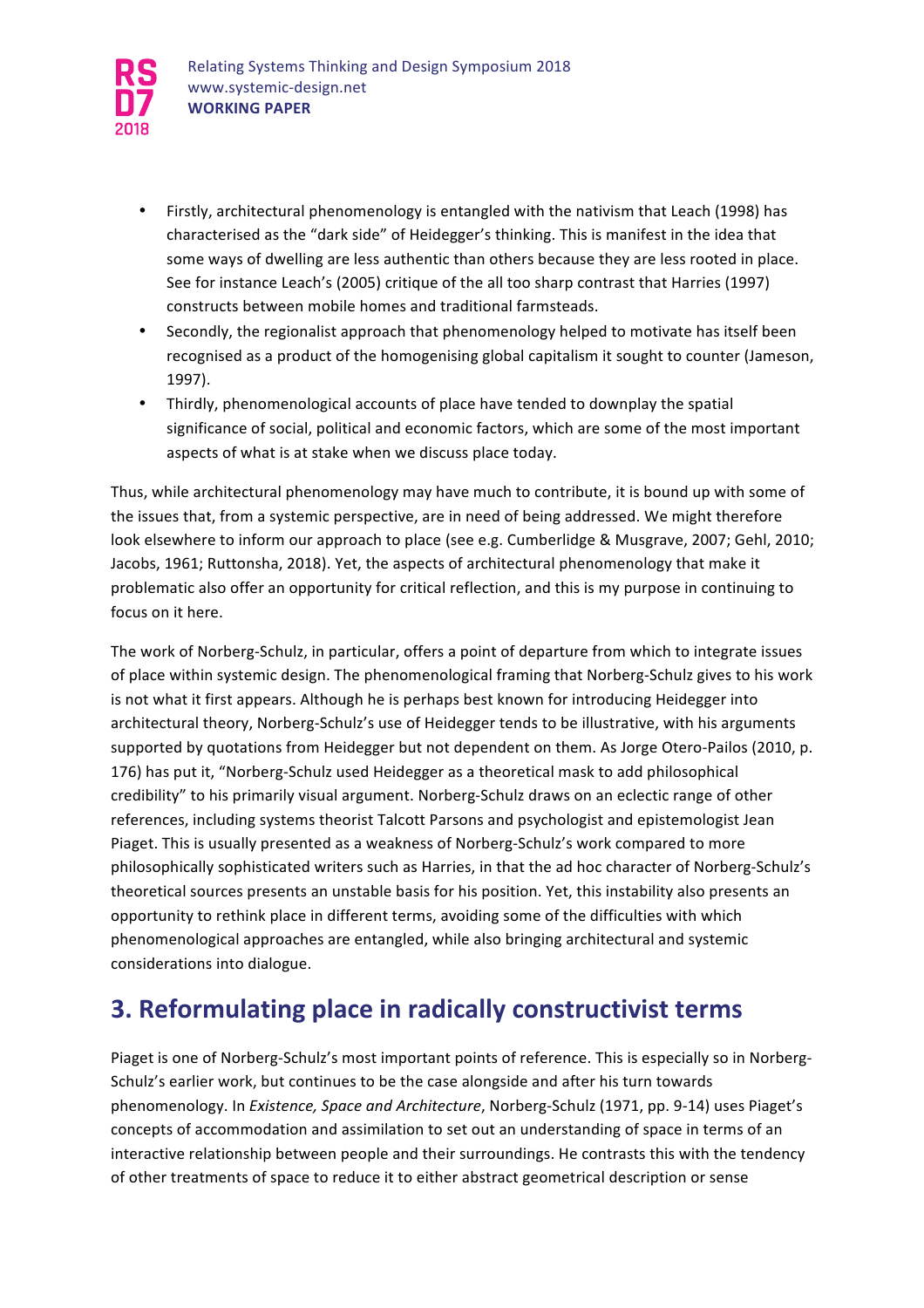

impressions and feelings. This forms a foundation to Norberg-Schulz's argument, independent of the concepts he draws from Heidegger.

Norberg-Schulz's use of Piaget offers a point of departure from which to understand place in constructivist terms and to bring it into dialogue with contemporary concerns in systemic design. This theoretical reframing is perhaps an odd thing to suggest. Yet, in the particular case of Norberg-Schulz, it is in keeping with how he himself developed his work, re-theorising his ideas in combination with new sources as he developed his position. My purpose is not to offer a reinterpretation of Norberg-Schulz's intentions, but to use his work to explore what is at stake in how we understanding place.

At the same time as Norberg-Schulz's turn towards phenomenology during the 1970s, Piaget's work was the principal reference for the development of radical constructivism by Ernst von Glasersfeld (1974, 1982). Radical constructivism critiques the way conventional approaches to epistemology focus on the possibility of a correspondence between one's experience and the world beyond it. As Glasersfeld points out, the question of such a correspondence is unresolvable in principle. One cannot experience the world beyond one's experience, and so cannot evaluate such a claim. Glasersfeld draws on Piaget's studies of how knowledge is actively built up in order to reformulate the domain of epistemology to be concerned with how we make sense of the world of our experience. Glasersfeld's approach is primarily a critique of realism but he also differentiates it from what he refers to as "trivial" forms of constructivism, where while the knower's role is acknowledged, knowledge is still understood in terms of correspondence:

From my perspective, those who merely speak of the construction of knowledge, but do not explicitly give up the notion that our conceptual constructions can or should in some way represent an independent, 'objective' reality, are still caught up in the traditional theory of knowledge that is defenseless against the sceptics' arguments. From an epistemological point of view, therefore, their constructivism is trivial. Trivial constructivism manifests itself in professionals who treat the knowledge of others as subjective construction and never doubt the 'objectivity' of their own. (Glasersfeld, 1991, p. 17)

There is some similarity between the ways that, in their respective contexts, Glasersfeld and Norberg-Schulz each attempt to move beyond the dichotomy between realism and idealism. However, radical constructivism is in sharp tension with Norberg-Schulz's view of place as an enduring quality, linked to landscape and persistent through social and economic change. While Norberg-Schulz does emphasise the active role of experience, he sees the meaning of place as something to be selected from possibilities already "inherent in the world" (Norberg-Schulz, 1980, p. 170). This interpretation can be characterised as trivial constructivism in Glasersfeld's terms. To understand place in radically constructivist terms is to see it as something that we are continually creating within our experience, rather than an already given that is to be discovered. This has significant consequences for the status of claims about the character of a place, such as the tendency of the phenomenological approach to see some places as more authentic than others. From a radically constructivist perspective, place is as much a matter of our participation as anything else: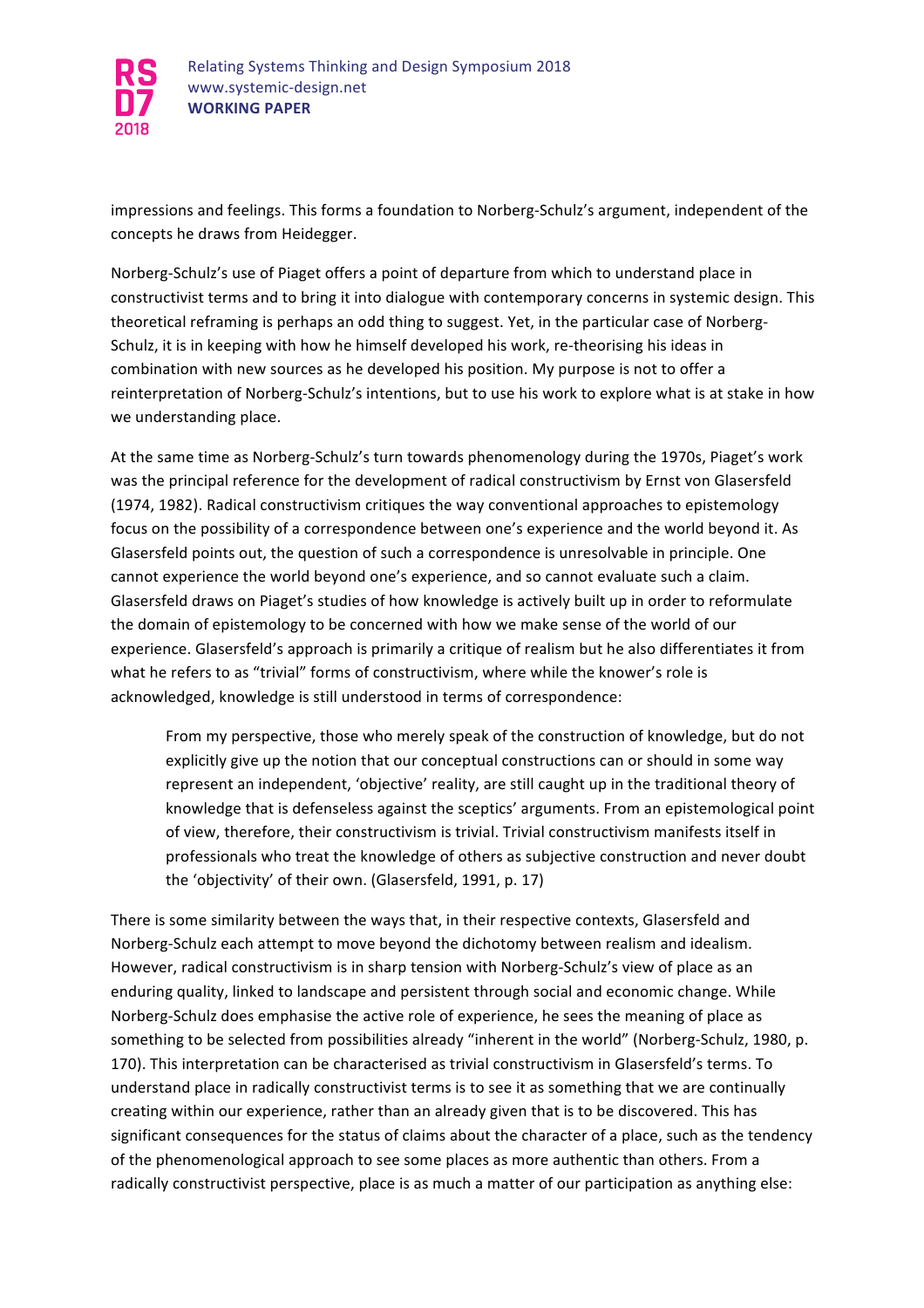

just because someone experiences somewhere as placeless, does not mean that it will not be a coherent place for someone else or at another time. In this light, the way that Harries (1997) and Norberg-Schulz (1980) characterise mobile homes or suburban developments as lacking in place tells us at least as much about the authors as about the places they are trying to describe.

To adopt a radically constructivist approach is not, however, to say that place is arbitrary or to deny that the character of particular places can persist over time or between people. Stable and shared conceptions of a place can be understood as developing through recursive social processes. Factors such as history, landscape, and the built environment can be understood to act as *constraints* on what conceptions of place can be viably maintained rather than *sources* of meaning. Places that have particularly strongly defined and consistent characters, such as many of the examples that Norberg-Schulz (1980) focuses on, can be understood in terms of the recursive reinforcement of these constraints through the ongoing design of the built environment, such as where a building echoes or reinterprets its context. Norberg-Schulz advocates this process as a way of making our environments intelligible. To take a radically constructivist approach is not to dismiss the importance of this, but rather to raise critical questions about it. Who do particular attempts at placemaking serve? Where architecture contributes to a sense of place, whose interpretation is being reinforced? By strengthening one reading of place, which alternatives are excluded because they become harder to construct? In this way, a radically constructivist approach allows for place to be differentiated from the nativism with which phenomenology is entangled.

#### **4. Connecting place with systemic design**

One of the weaknesses of architectural phenomenology is that it has tended to see place as solely a matter for spatial disciplines such as architecture and planning, understanding it in isolation from political, social and economic factors. By contrast, understanding place in terms of radical constructivism suggests connections with cybernetics and, through this, with the framework of systemic design, allowing a broader treatment.

Radical constructivism overlaps significantly with cybernetics, with which Piaget's work has a number of sympathies and connections (Boden, 1979, pp. 126-148; Glanville, 2013; Glasersfeld, 1992; Pask, 1976, p. 19). The work of Ranulph Glanville has understood radical constructivism, cybernetics and design as closely interwoven with each other (Glanville, 2006, 2013, 2006/2014, 2014; Herr, 2015). Glanville is perhaps best known for his influential argument about the relation of design and research: that rather than design being one particular form of research, it makes more sense to understand research as a specific form of design activity (Glanville, 1999, 1981/2014; Sweeting, 2016a). He later generalised this argument, drawing on Piaget's account of how we establish the constancy of objects across our different experiences of them (Glanville, 2006, 2006/2014). Glanville argues that the Piagetian mechanisms of assimilation and accommodation form what is, in effect, a design process, creating the constant objects of our experience. Design can therefore be understood as an "essential part of thinking" (2006/2014, p. 231), leading to the conclusion that "to be human is to be a designer, and there is no more important human act than to design" (p. 237).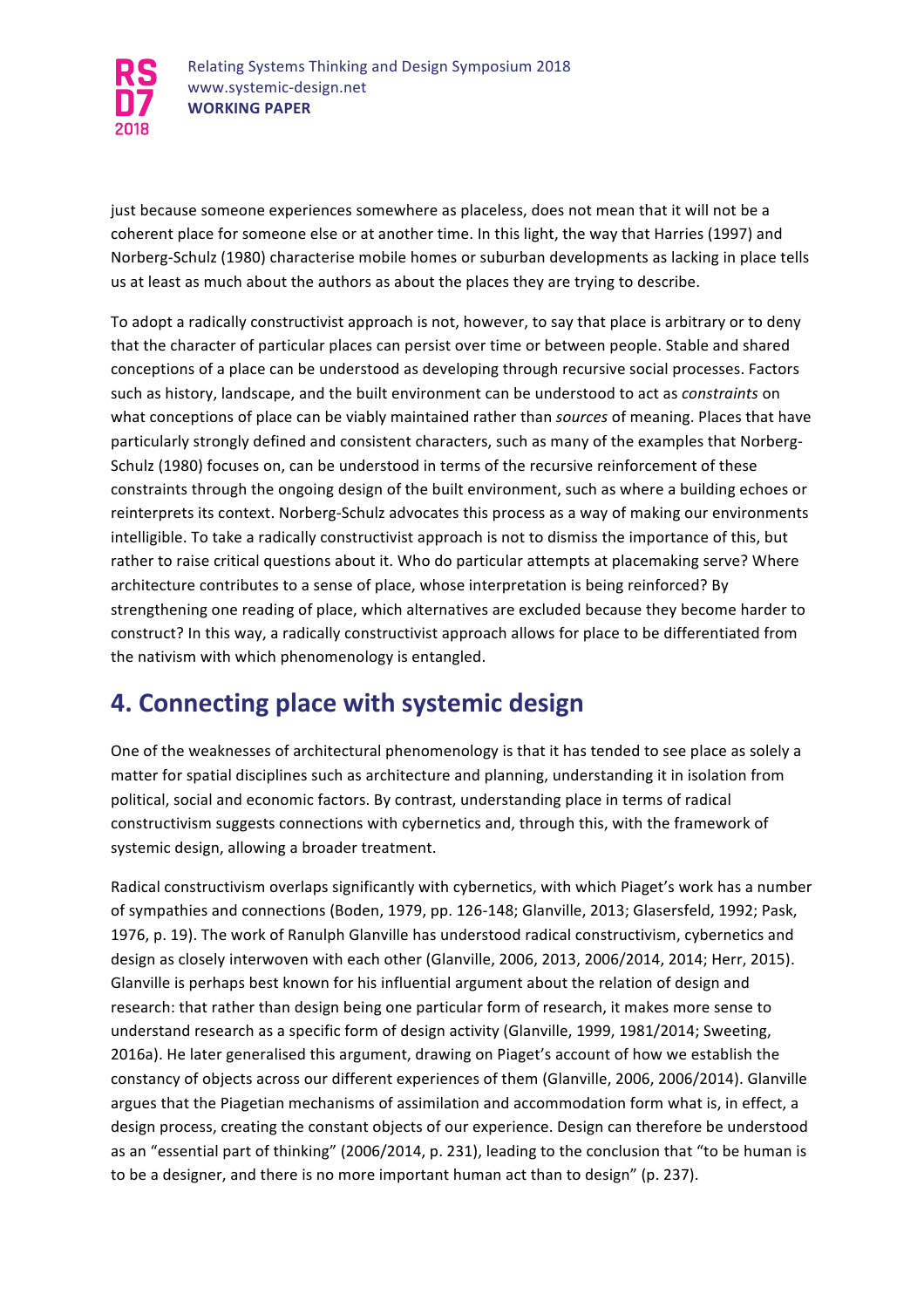

Combining the ways in which Piaget's ideas are taken up by Glanville and Norberg-Schulz, spatial experience can be understood as a design activity on the part of the experiencer. This supports the idea that place is something we create rather than something we find, as discussed above, while also forefronting the role of constraints within this. Consider, for instance, how place might be thought of in terms of Schön's (1992, p. 133) well-known characterisation of design as a "reflective conversation with the materials of the situation".

Understanding place in this way has the advantage of bringing it into a closer relation to fields that are not overtly concerned with physical spaces. It is easy to think of the design and experience of digital technologies, systems and services as intangible. Nevertheless, they become manifest in and shape our spatial environments, and are bound up with the economic, social and political issues that are characteristic of contemporary conflicts over place. The approach that I have outlined in this paper allows place to be understood in similar terms to these less tangible factors, providing a framework in which the role of place within the systemic may be addressed.

#### **Acknowledgements**

I would like to thank: Tanya Southcott and Catalina Mejia Moreno for their prescient comments on different stages of the development of these ideas; Annie Lambla for the wonderful framing she provided as session chair; Patricia Kambitsch for helping unpick the systems in the room during the presentation; and to Mina Wareham and University of Brighton School of Architecture and Design Conference Support Fund for making my presence at the conference possible.

#### **References**

- Aguirre, M., & Paulsen, A. (2014, October). *Using material properties to understand and shape* relationships in public and social services. Paper presented at Relating Systems Thinking and Design (RSD3) 2014 Symposium, Oslo, Norway. Paper retrieved from https://systemicdesign.net/rsd3-proceedings/
- Ashby, W. R. (1956). An introduction to cybernetics. London: Chapman & Hall.
- Ashby, W. R. (2001). Introductory remarks at a panel discussion. In G. J. Klir (Ed.), *Facets of systems science* (2nd ed., pp. 591-594). New york, NY: Kluwer Academic/ Plenum Publishers. (Reprinted from: M. Mesarovic (Ed.), Views in general systems theory. Chichester: John Wiley and Sons, 1964).
- Bateson, G. (2000). *Steps to an ecology of mind*. Chicago, IL: University of Chicago Press. (Original work published: 1972).
- Boden, M. A. (1979). Piaget. London: Fontana.
- Cumberlidge, C., & Musgrave, L. (2007). *Design and landscape for people: New approaches to renewal*. London: Thames & Hudson.
- Ellefsen, K. O. (2017, October). *The imprints of the fisheries on land the dynamics and adaptions of* a Norwegian fishing village. Keynote presentation at Relating Systems Thinking and Design (RSD6) 2017 Symposium, Oslo, Norway. Presentation retrieved from https://systemicdesign.net/rsd6/keynotes/
- Frampton, K. (1974). On reading Heidegger. [Editorial statement]. *Oppositions, 4*, no pagination.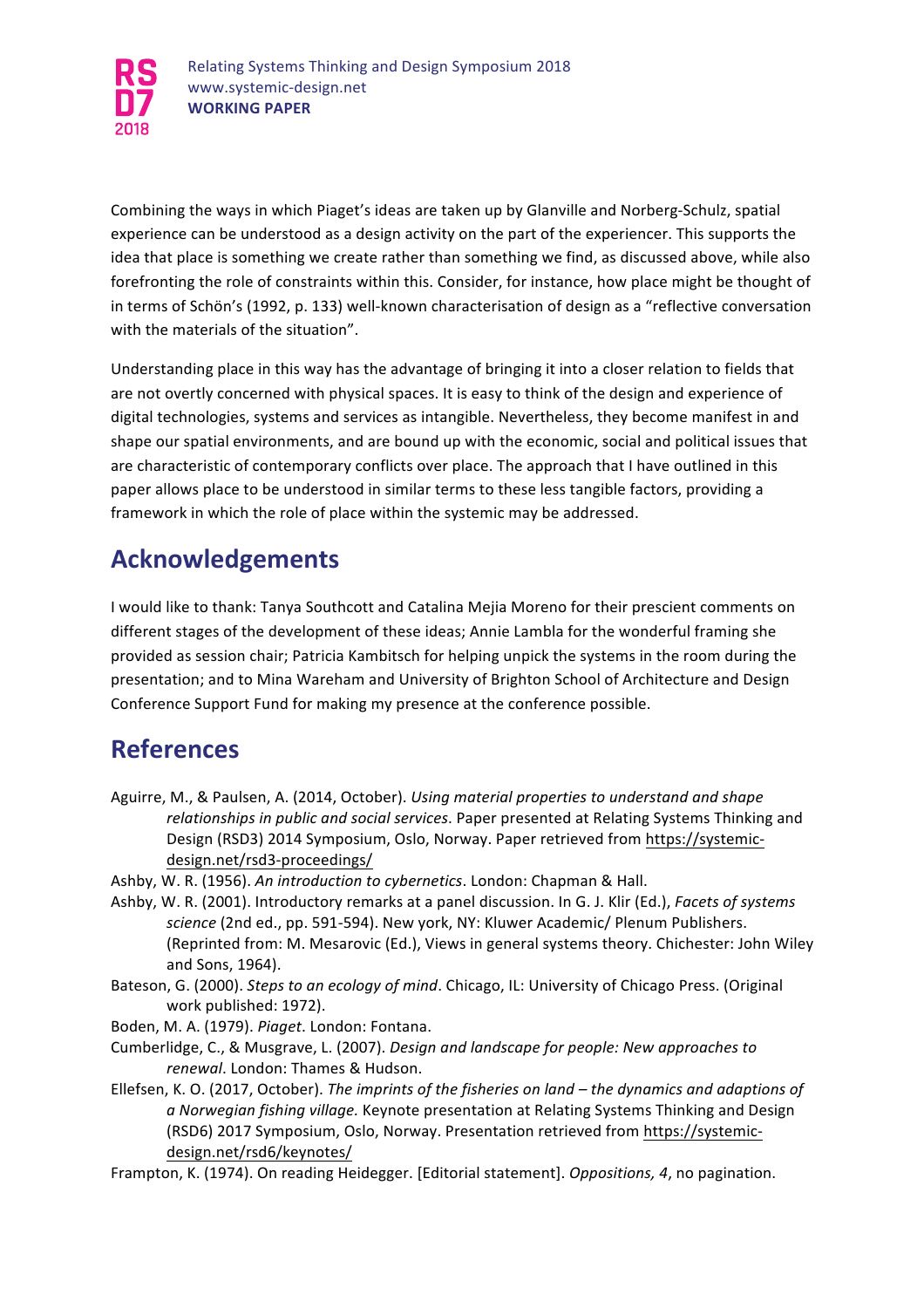

- Frampton, K. (1983). Towards a critical regionalism: Six points for an architecture of resistance. In H. Foster (Ed.), The anti-aesthetic: Essays on postmodern culture (pp. 16-30). Port Townsend, WA: Bay Press.
- Gehl, J. (2010). *Cities for people*. Washington, DC: Island Press.
- Glanville, R. (1999). Researching design and designing research. *Design Issues, 15*(2), 80-91. doi: 10.2307/1511844
- Glanville, R. (2006). Construction and design. *Constructivist Foundations, 1*(3), 103-110. Retrieved from http://www.univie.ac.at/constructivism/journal/1/3/103.glanville
- Glanville, R. (2013). Radical constructivism = second order cybernetics. Cybernetics and Human *Knowing, 19*(4), 27-42.
- Glanville, R. (2014). Design and mentation: Piaget's constant objects. In *The black b∞x: Living in Cybernetic Circles* (Vol. 2, pp. 231-237). Vienna: Edition echoraum. (Reprinted from: The Radical Designist, 0, 2006).
- Glanville, R. (2014, October). *How design and cybernetics reflect each other*. Keynote presentation at Relating Systems Thinking and Design (RSD3) 2014 Symposium, Oslo, Norway. Paper and presentation retrieved from http://systemic-design.net/rsd3-proceedings/rsd3-keynoteabstracts/
- Glanville, R. (2014). Why design research? In *The Black B∞x: Living in Cybernetic Circles* (Vol. 2, pp. 111-120). Vienna: Edition Echoraum. (Reprinted from: Jacues, R. and Powell, J. (Eds.), Design, science, method: Proceedings of the 1980 Design Research Society conference, Westbury House, Guildford, 86-94, 1981).
- Glasersfeld, E. von (1974). Piaget and the radical constructivist epistemology. In C. D. Smock & E. von Glasersfeld (Eds.), *Epistemology and education* (pp. 1-24). Athens, GA: Follow Through Publications.
- Glasersfeld, E. von (1982). An Interpretation of Piaget's constructivism. Revue Internationale de *Philosophie, 36*(4), 612-635. Retrieved from http://www.vonglasersfeld.com/077
- Glasersfeld, E. von (1991). Knowing without metaphysics: Aspects of the radical constructivist position. In F. Steier (Ed.), *Research and reflexivity* (pp. 12-29). London: Sage.
- Glasersfeld, E. von (1992). Why I consider myself a cybernetician. *Cybernetics and Human Knowing, 1*(1), 21-25.
- Harries, K. (1997). The ethical function of architecture. Cambridge, MA: MIT Press.
- Herr, C. M. (2015). The big picture: Relating design, second order cybernetics and radical constructivism. Cybernetics & Human Knowing, 22(2/3), 107-114.
- Jacobs, J. (1961). *The death and life of great american cities*. London: Jonathan Cape.
- Jameson, F. (1997). The constraints of postmodernism. In N. Leach (Ed.), Rethinking architecture: A reader in cultural theory (pp. 247-255). London: Routledge. (Reprinted from: The seeds of time. New York: Columbia University Press, 1991, pp. 189-205).
- Jelić, A. (2015). Designing "pre-reflective" architecture: Implications of neurophenomenology for architectural design and thinking. Ambiances, 1. doi: 10.4000/ambiances.628
- Jones, P. H. (2018, October). *Evolutionary stakeholder discovery: Requisite system sampling for cocreation*. Paper presented at Relating Systems Thinking and Design (RSD7) 2018 Symposium, Torino, Italy.
- Leach, N. (1998). The dark side of the domus. The Journal of Architecture, 3(1), 31-42. doi: 10.1080/136023698374297
- Leach, N. (2005). Less aesthetics, more ethics. In N. Ray (Ed.), *Architecture and its ethical dilemmas* (pp. 135-142). London: Taylor and Francis.
- Norberg-Schulz, C. (1971). *Existence, space and architecture*. London: Studio Vista.